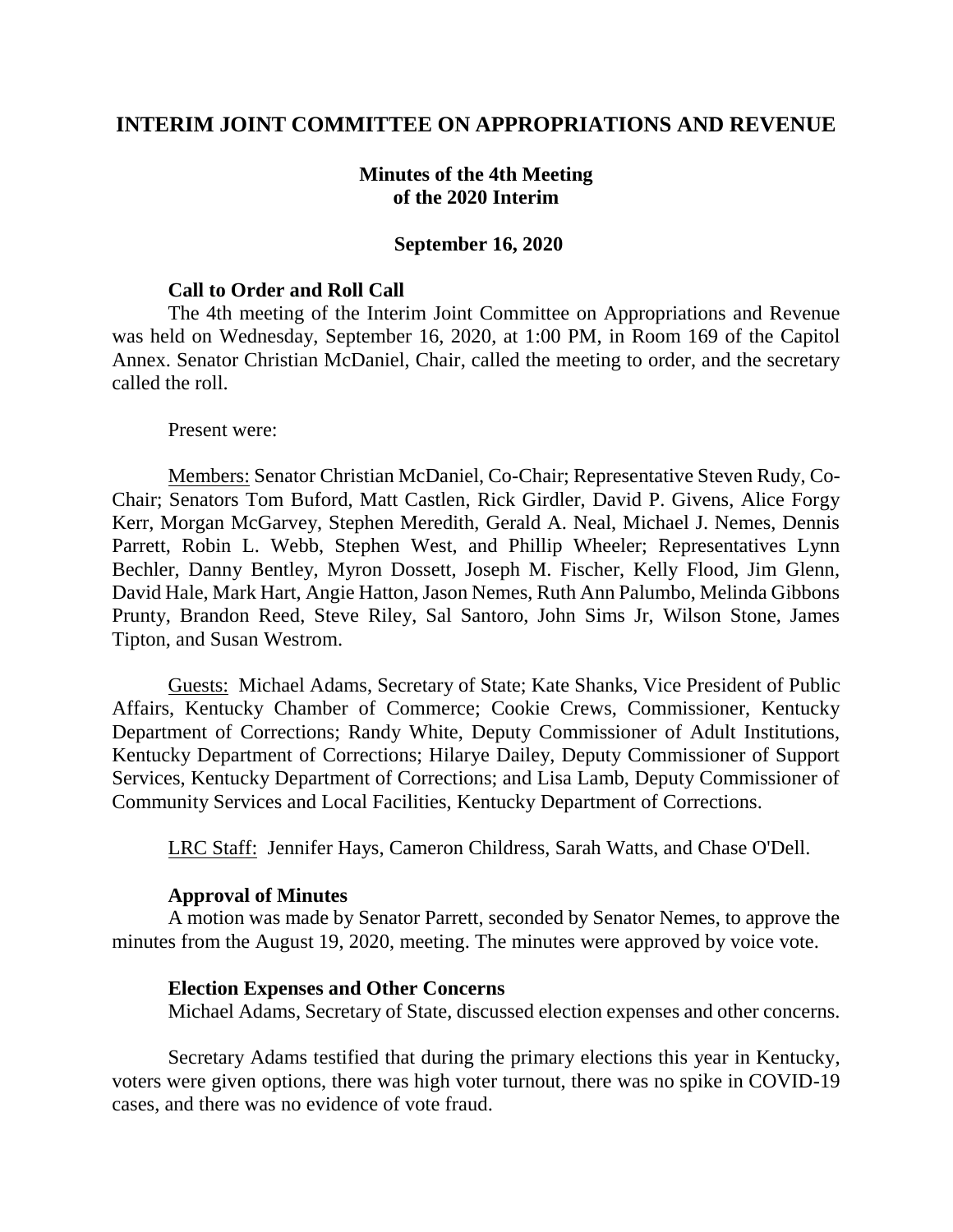For the general election, absentee voting will be scaled back some. Absentee balloting will be encouraged for those who need it. Normally, only two percent of Kentucky voters vote absentee. In the primary, roughly 75 percent voted absentee. Secretary Adams testified that while this worked in a primary election, it could be disastrous if three quarters of voters voted absentee in a general election. The Secretary of State's office has received 321,000 requests for absentee ballots. This is 80,000 less than were requested at the same point before the primary election.

There will be three weeks of early in-person voting in the general election. No excuses or appointments will be necessary to vote early. Early in-person voting will start October 13. There will be many more voting locations on November 3 than there were on June 23. Secretary Adams has approved 48 county plans. Only one approved county plan has just one voting location. Great strides have been made to facilitate in-person voting on November 3.

Congress has paid the vast majority of election costs. Following the primary, almost \$2,000,000 was left in 'Help America Vote' Act dollars earmarked for election equipment upgrades. Another \$2.5 million was left in CARES Act funding, which is much more flexible. Secretary Adams reviewed the budget for the general election, which he said would cost \$9.74 million. Four million dollars are needed for absentee ballot postage. Additional county staffing will cost another \$2.2 million. Election equipment upgrades will cost \$2 million. Other expenses include funds for a state board of elections call center, public service announcements, and other miscellaneous costs.

Senator McDaniel commented on how younger people were beginning to volunteer to serve as poll workers. In response to a question from Senator McDaniel, Secretary Adams stated that county clerks will be reimbursed for election costs primarily based on utilization of absentee ballots. Secretary Adams discussed the challenge of getting younger poll workers.

In response to a question from Representative Stone, Secretary Adams testified that he has confidence in the election system. He continued to say that county clerks will be allowed to process absentee ballots more quickly than normal. The absentee voting and early voting phases will be staged separately. Secretary Adams predicted that 75 to 80 percent of the votes will be counted on election night. Results will be unofficial, but will be enough to project some outcomes.

In response to a question from Representative Bentley, Secretary Adams stated that the State Board of Elections call center will presumably use Board of Elections staff.

Representative Nemes discussed the need for an adequate number of voting locations in Jefferson County. Secretary Adams responded that his office had not yet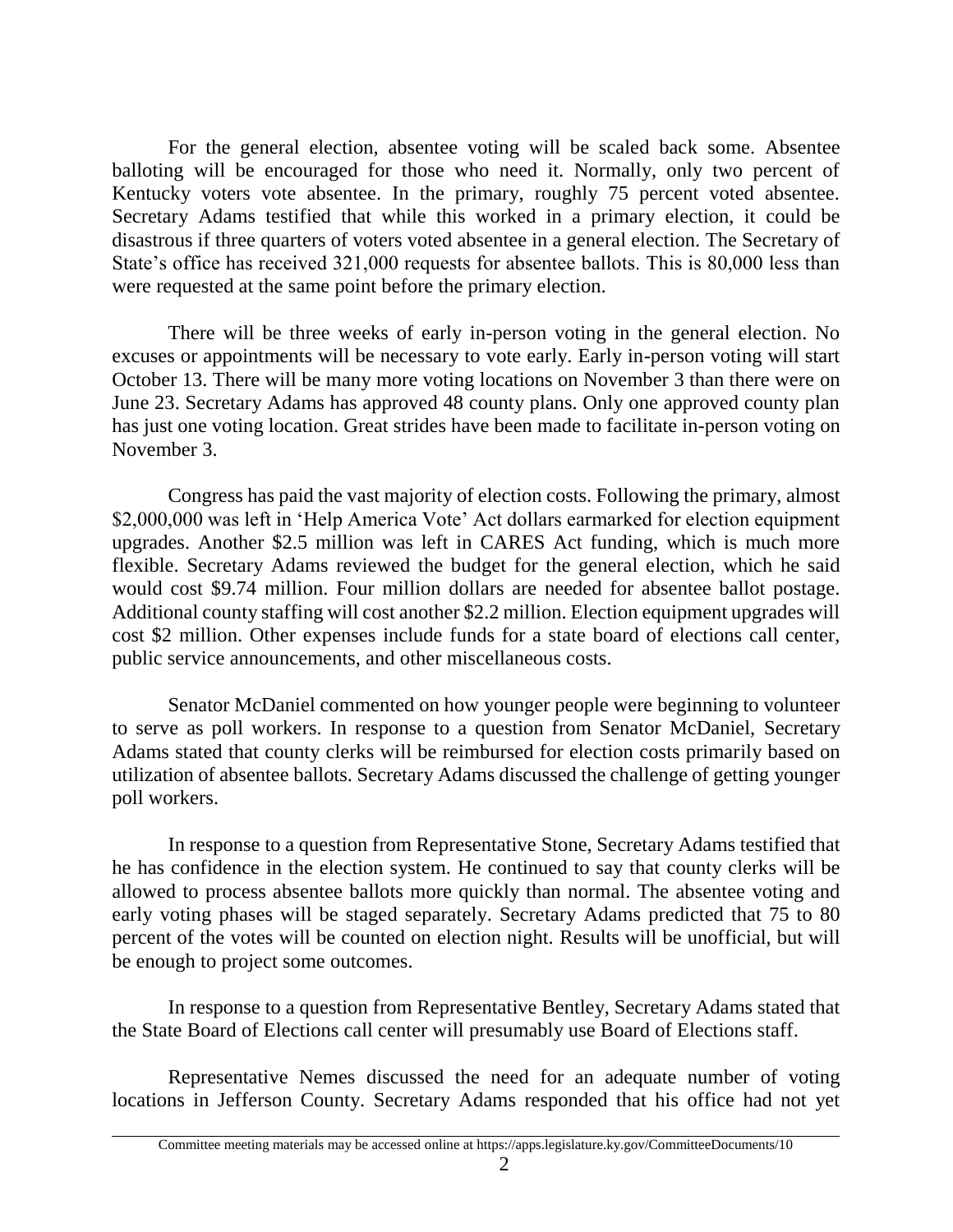received plan proposals from Jefferson, Fayette, Boone, Daviess, Pulaski, and other large counties. He added that he did not have a particular number of voting locations in mind to apply to any one county. Jefferson County typically has 239 locations to vote at on election day. Secretary Adams added that one location per metro council district, which would total 26 locations, may be the minimum amount of locations that Jefferson County should have. Secretary Adams concluded by saying that he would not approve a plan from Jefferson County that contained only four voting locations, and that he and Governor Beshear both have the ability to veto a plan.

In response to a question from Representative Prunty, Secretary Adams expressed his support for having a permanent place in each county where any voter in the county can vote. In response to another question, Secretary Adams stated that a voting center doesn't have to be a large facility.

Representative Dossett discussed how the county clerk in Hopkins County will use a mobile voting precinct across the county so that individuals can vote in person. Secretary Adams added that Anderson County used drive-thru voting.

In response to a question from Representative Rudy, Secretary Adams testified that the \$2 million for equipment are funds matched by the counties rather than the state. Upgrading machines has improved the security of the ballot. Secretary Adams discussed how paper scanners which are capable of processing paper ballots improve security and voter confidence. In response to another question from Representative Rudy, Secretary Adams stated that it is a Class D felony in Kentucky to vote more than once, and that it is not possible to do. Because of e-Poll books, there is an instantaneous recording of any time a ballot is received. Federal dollars were used to buy e-Poll books.

In response to a question from Representative Bechler, Secretary Adams testified that this general election will cost roughly \$5 million dollars more than what the General Assembly has already allocated to the State Board of Elections and to local governments to reimburse county clerks. Normally, it costs the state \$10 million to run an election. This election will cost about \$20 million. Roughly \$5 million dollars will be covered by the federal government. This leaves \$5 million dollars for the state to cover in extra costs exceeding what the General Assembly already appropriated. In response to another question, Secretary Adams said that votes are recorded electronically and instantaneously. If someone votes once, they cannot vote again. He continued to say that no one voted twice in the primary election.

In response to a question from Representative Prunty, Secretary Adams stated that the Center for Voter Information is a shady group, and advised Kentuckians to disregard any contact they get from the group.

Committee meeting materials may be accessed online at https://apps.legislature.ky.gov/CommitteeDocuments/10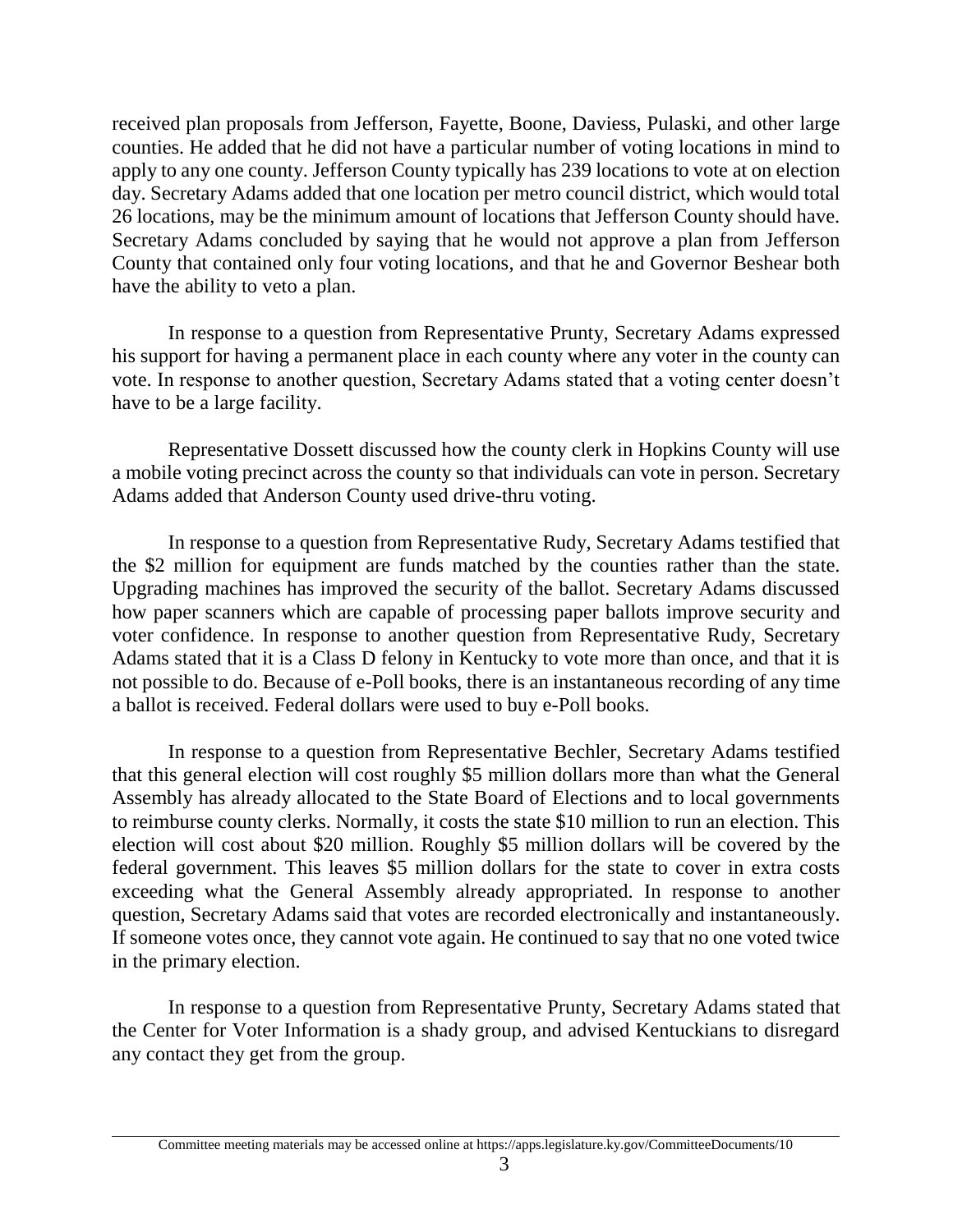In response to a question from Senator Nemes, Secretary Adams testified that September 30 is the deadline for every county to produce a plan for the election. He continued to say that his office is providing the information for each county on [www.sos.ky.gov.](http://www.sos.ky.gov/) In response to another question, Secretary Adams said that his goal is to resolve any differences with counties on their plans before October 1.

In response to a question from Senator Wheeler, Secretary Adams testified that any incident of an individual attempting to vote twice will be referred for prosecution.

## **Kentucky Chamber of Commerce Request for CARES Funding for Unemployment Insurance Loan Repayments**

Kate Shanks, Vice President of Public Affairs, Kentucky Chamber of Commerce, discussed the Kentucky Chamber of Commerce request for CARES funding for unemployment insurance loan repayments.

Ms. Shanks testified that the Kentucky Chamber of Commerce understands the importance of the Unemployment Insurance (UI) program, stating that it is an important safety net for those who become unemployed through no fault of their own. The Chamber is concerned with the status of the UI trust fund. Benefits are even more important during the pandemic. The Chamber is concerned with the tax increase that will come early next year to replenish the fund.

The trust fund was at a much healthier state at the start of the pandemic. Businesses were at tax rate schedule A, which is the most favorable schedule. After the great recession, the trust fund was depleted and businesses were at schedule E, the highest cost tax schedule. Similar circumstances are faced now. The Chamber expects to move from the lowest cost to the highest cost tax schedule at the beginning of next year. The Chamber along with other organizations have urged the Governor to provide some of the CARES Act federal dollars to the state trust fund. This is an allowable expense under the CARES Act.

Ms. Shanks discussed how businesses have stepped up during the COVID-19 pandemic. She continued to say that the significant tax increase coming next year will stall the recovery. Employers are hiring and people are trying to get back into the workforce. The labor force has decreased significantly. For July, the workforce was down more than 200,000. Ms. Shanks stated that financial difficulties in businesses also means financial difficulties in state government, since the largest portion of the state general fund comes from income and sales taxes remitted by businesses. The Chamber has reached out to Kentucky's congressional delegation and asked for help. For the 2021 regular session, the Kentucky Chamber of Commerce will be focused on a recovery agenda.

In response to a question from Representative Rudy, Ms. Shanks stated that Governor Beshear's office is considering the Chamber's request.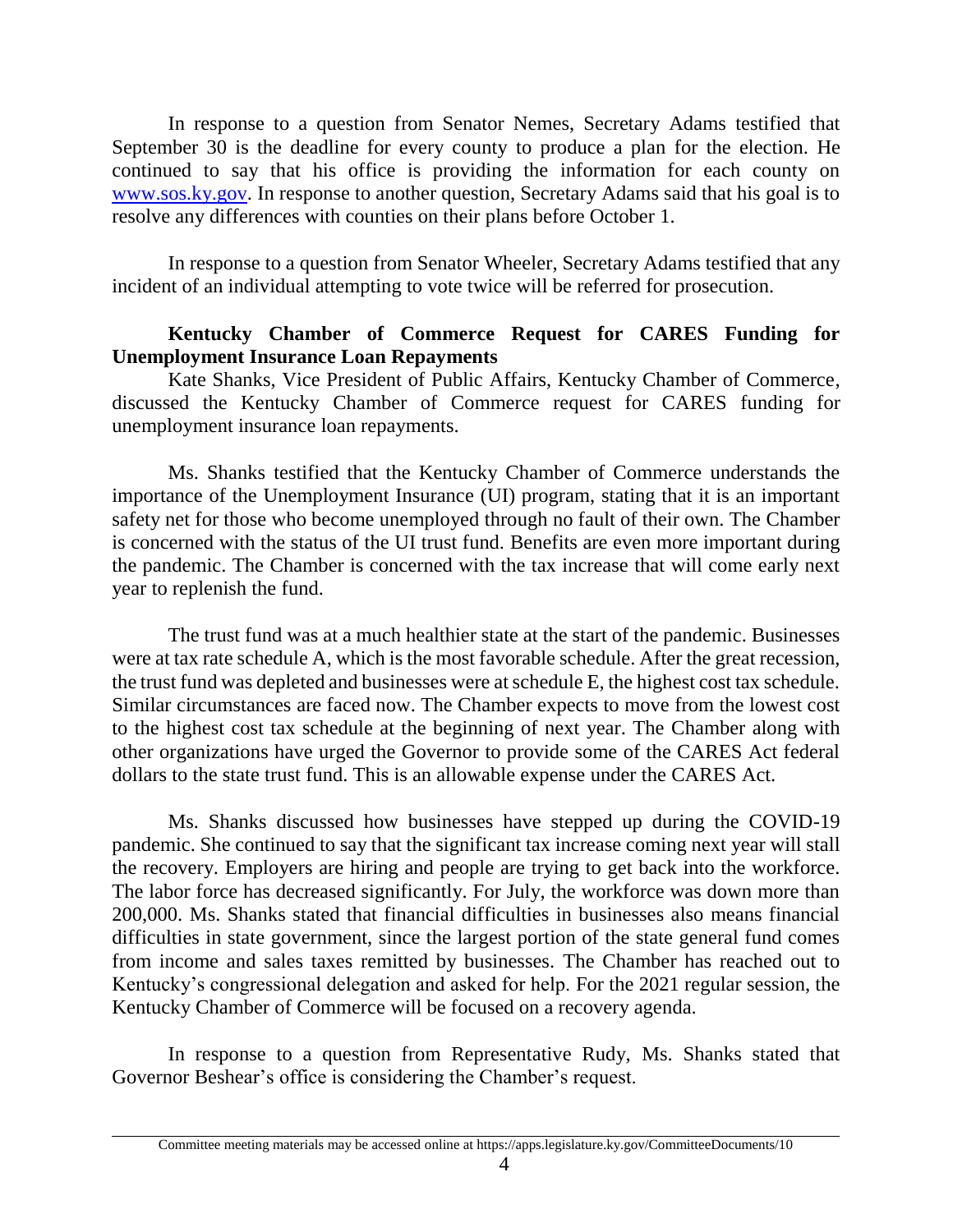Senator McDaniel asked that Ms. Shanks provide the committee with a chart of the different UI tax rate schedules. He continued to discuss the number of unemployment insurance calls members of the general assembly receive from the public. Senator McDaniel also discussed the difficult situation businesses are facing.

Representative Tipton encouraged members of the committee to let their constituents know that come January 1, businesses will see a significant increase in unemployment insurance premiums. In response to a question from Representative Tipton, Ms. Shanks stated that her understanding was that CARES Act funding would expire at the end of this year unless congress takes additional action to extend it**.** The Chamber understands that some of the CARES Act funds have already been spent, and that there is not enough money to solve the UI trust fund issue. The Chamber has been informing its members of the coming rate increase.

Senator West stated that it is the administration's obligation to help businesses. He continued to say that information he received from State Budget Director John Hicks shows that there is \$768 million left available from the Coronavirus Relief Fund. In response to a question from Senator West, Ms. Shanks testified that the Kentucky Chamber of Commerce believes those funds can be used for the UI trust fund. In response to another question, Ms. Shanks stated that she did not know whether those funds had already been spent down.

In response to a question from Senator Givens, Ms. Shanks testified that businesses pay into the UI trust fund rather than employees. She continued to say that it took a while for the fund to reach schedule A after the great recession, which took significant investment over time. As the economy expands, businesses pay more into the UI trust fund. Senator Givens discussed how business closures impact trust fund rates and the trust fund balance.

# **Budgetary Impacts Related to Prisons and Jails**

Cookie Crews, Commissioner, Kentucky Department of Corrections; Randy White, Deputy Commissioner of Adult Institutions, Kentucky Department of Corrections; Hilarye Dailey, Deputy Commissioner of Support Services, Kentucky Department of Corrections; and Lisa Lamb, Deputy Commissioner of Community Services and Local Facilities, Kentucky Department of Corrections, discussed budgetary impacts related to prisons and jails.

Deputy Commissioner Hilarye Dailey testified that for fiscal year (FY) 2020 the Department of Corrections saved \$10 million due to a lower than forecasted inmate population. This is the first time in 10 years that the department has not had to make a Necessary Government Expense (NGE) request. In FY 2020, the department received \$3.5 million from the CARES Act to replace state costs. The department needs additional prison beds due to the level of controlled intake, which stands at roughly 2,000 inmates per day